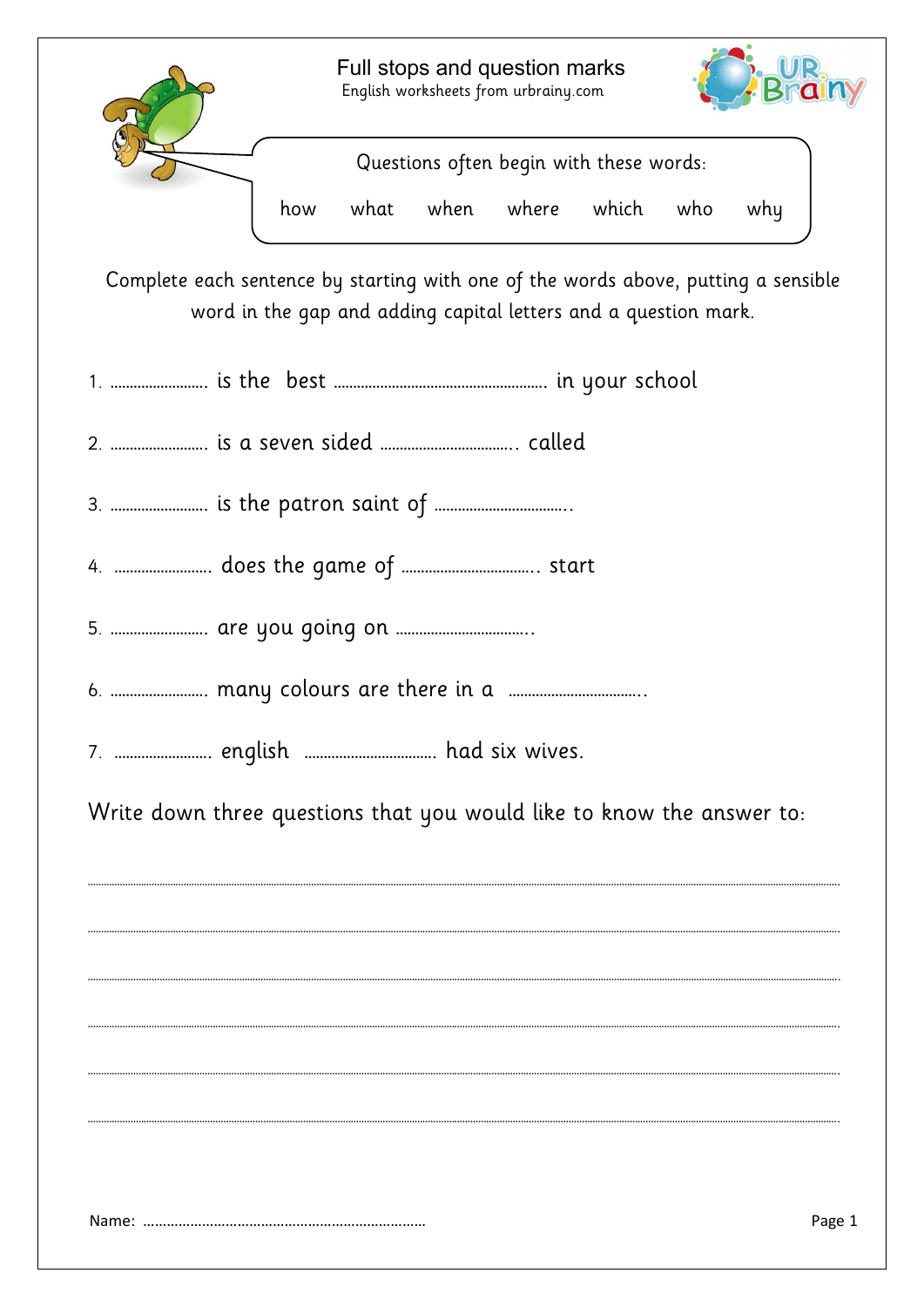

Complete each sentence by starting with one of the words above, putting a sensible word in the gap and adding capital letters and a question mark.

|--|--|--|--|--|--|

2. ……………………. is …………………………….. good for you

3. ……………………. did harry potter go to ……………………………..

4. ……………………. is your favourite type of ……………………………..

5. ……………………. time does the ……………………………. arrive

6. ……………………. was the first man to climb ……………………………..

7. ……………………. was the last time you washed your …………………………….

Write down three questions that you know the answer to but other people might not:

………………………………………………………………………………………………………………………………………………………………………………………………………………………………………………………….

………………………………………………………………………………………………………………………………………………………………………………………………………………………………………………………….

………………………………………………………………………………………………………………………………………………………………………………………………………………………………………………………….

………………………………………………………………………………………………………………………………………………………………………………………………………………………………………………………….

………………………………………………………………………………………………………………………………………………………………………………………………………………………………………………………….

………………………………………………………………………………………………………………………………………………………………………………………………………………………………………………………….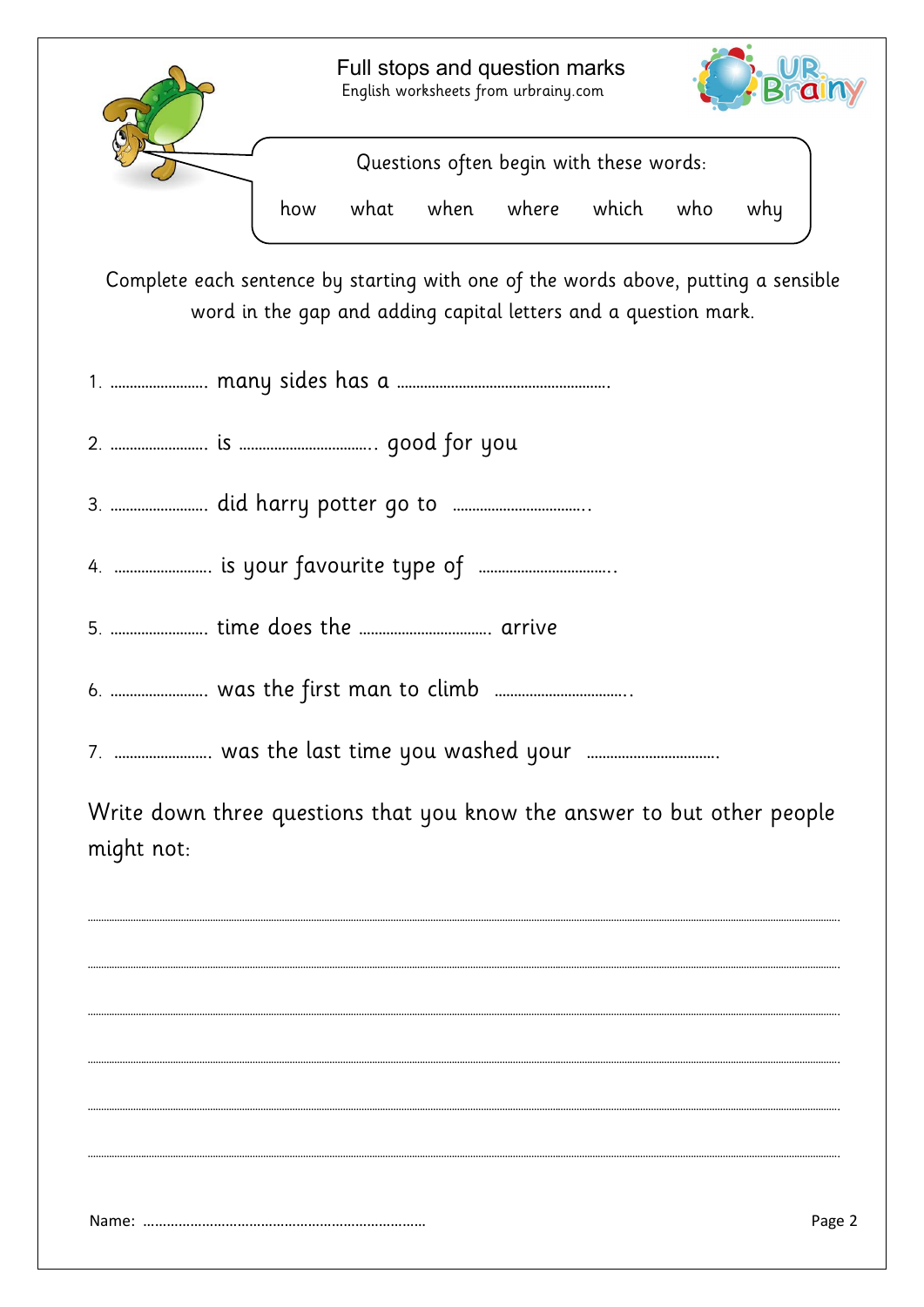………………………………………………………………………………………………………………………………………………………………………………………………………………………………………………………….

………………………………………………………………………………………………………………………………………………………………………………………………………………………………………………………….

………………………………………………………………………………………………………………………………………………………………………………………………………………………………………………………….

………………………………………………………………………………………………………………………………………………………………………………………………………………………………………………………….

………………………………………………………………………………………………………………………………………………………………………………………………………………………………………………………….

………………………………………………………………………………………………………………………………………………………………………………………………………………………………………………………….

………………………………………………………………………………………………………………………………………………………………………………………………………………………………………………………….

………………………………………………………………………………………………………………………………………………………………………………………………………………………………………………………….





Here are the answers, but all the capital letters are missing. Can you write a question to go with each answer? Don't forget to put in the capital letters and question marks?

- 1. london is the capital city of england
- 2. manchester city play in light blue shirts
- 3. england won the world cup in 1966
- 4. it last rained on sunday
- 5. mount everest is the highest mountain in the world
- 6. charles dickens wrote oliver twist
- 7. william won the battle of hastings
- 8. a cheetah is a type of cat

Name: ……………………………………………………………… Page 3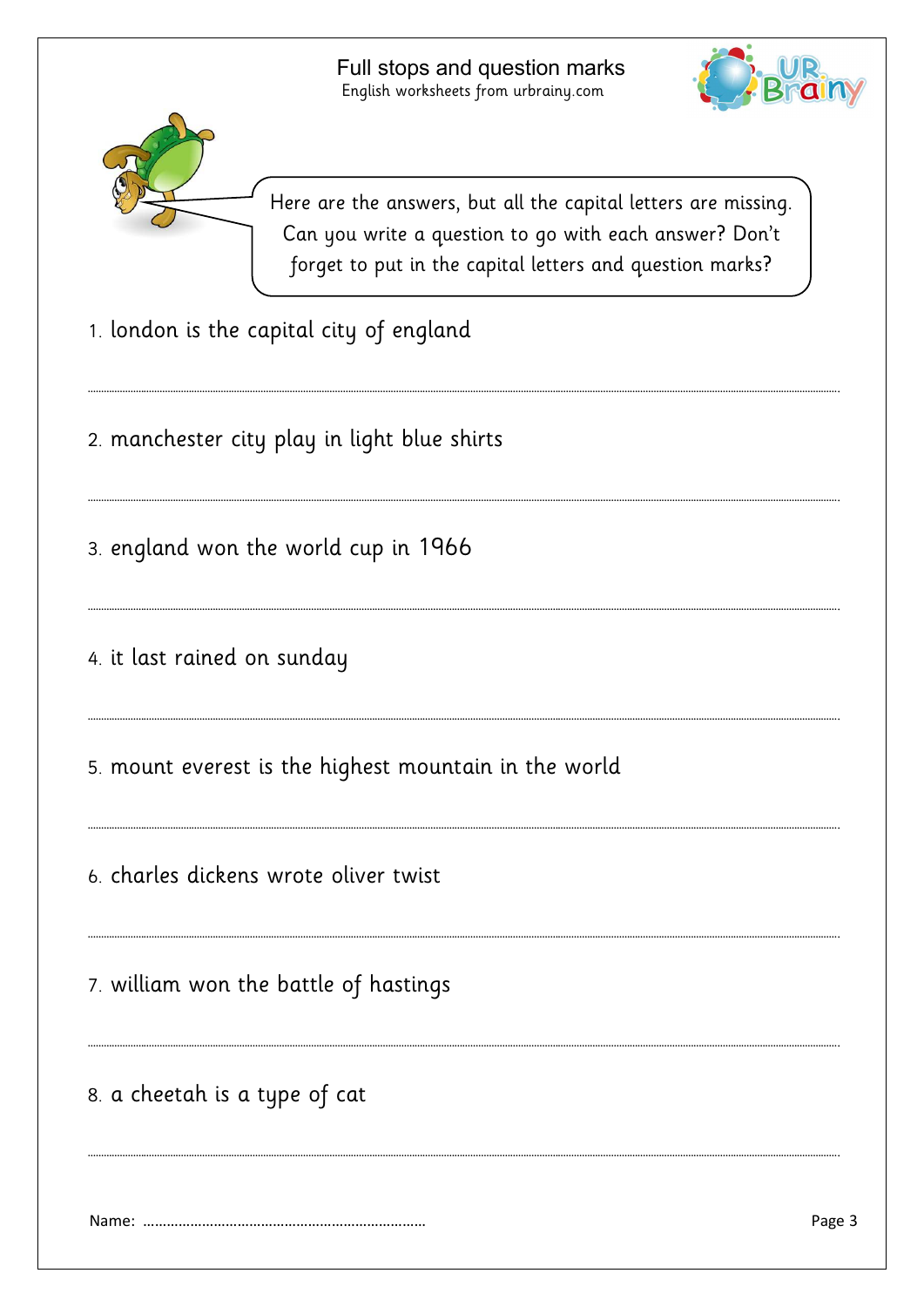………………………………………………………………………………………………………………………………………………………………………………………………………………………………………………………….

………………………………………………………………………………………………………………………………………………………………………………………………………………………………………………………….

………………………………………………………………………………………………………………………………………………………………………………………………………………………………………………………….

………………………………………………………………………………………………………………………………………………………………………………………………………………………………………………………….

………………………………………………………………………………………………………………………………………………………………………………………………………………………………………………………….

………………………………………………………………………………………………………………………………………………………………………………………………………………………………………………………….

………………………………………………………………………………………………………………………………………………………………………………………………………………………………………………………….

………………………………………………………………………………………………………………………………………………………………………………………………………………………………………………………….





Here are the answers, but all the capital letters are missing. Can you write a question to go with each answer? Don't forget to put in the capital letters and question marks?

- 1. paris is the capital city of france
- 2. manchester united play in red shirts

3. brazil have won more world cups than any other country

4. september is the next month after august

5. the pacific is the largest ocean in the world

6. roald dahl wrote charlie and the chocolate factory

7. hansel and gretel found a house made of bread and cake

8. bambi was a film about a baby deer

Name: ……………………………………………………………… Page 4